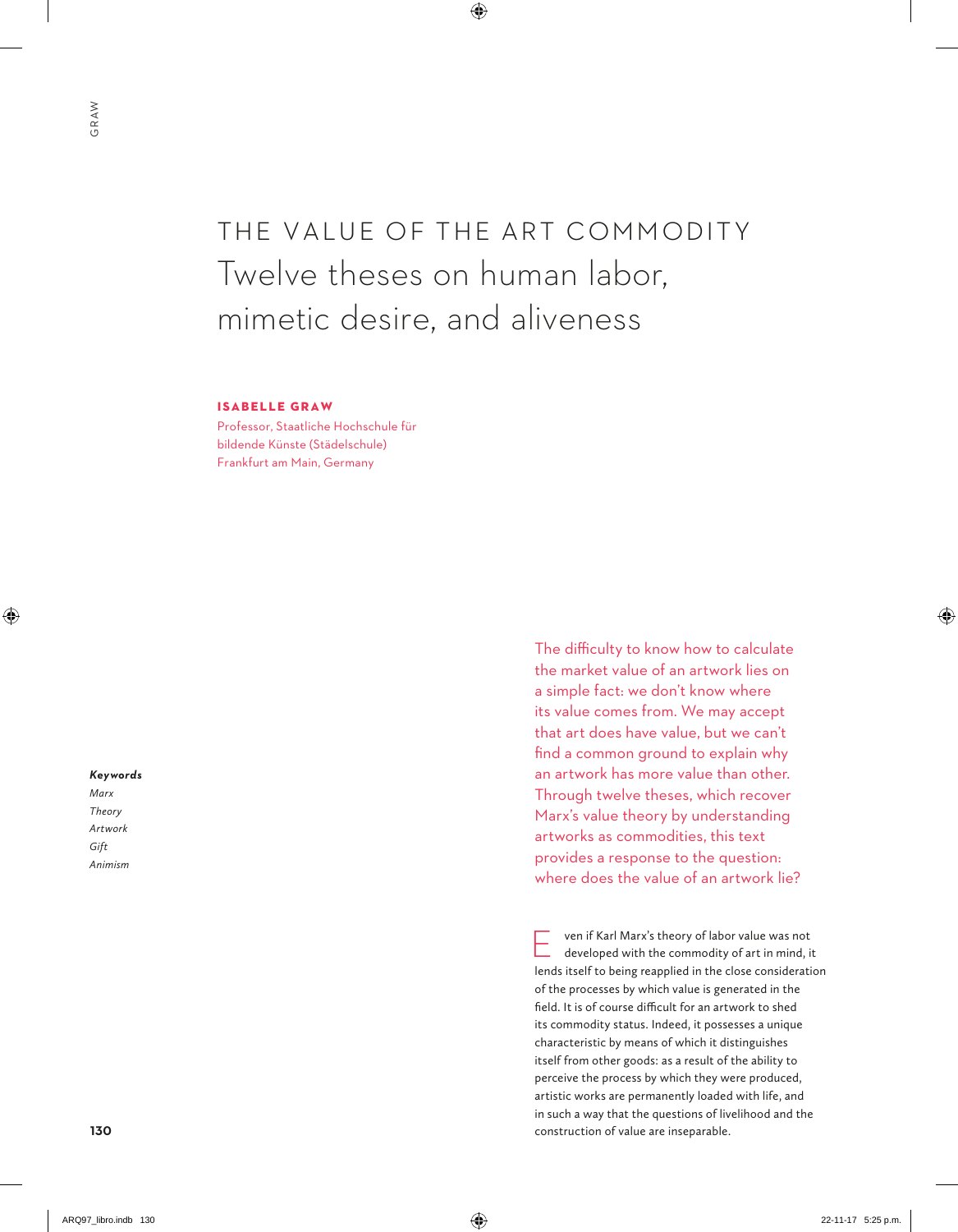# *The contemporary relevance of Marx's theory of value*

Value is a profoundly ambivalent concept. It brings to mind ethical and social ideas of value as well as value judgments and economic values. In the following pages, the concept of the value of a work of art will be taken strictly to refer to the value it has as a commodity, its commodity value, as Karl Marx, though he was thinking of different goods, called it. Yet the commodity has not only a commodity value but also another one called use value – it is split, Marx argues, into an object of utility and a depository of value (Marx, 1990 [1867]). But this use value does not matter for the commodity value or exchange value we are interested in here; the latter abstracts from the former. All that counts for the exchange value is the commodity's quality of being a product of labor. What it will be used for is of no consequence. Now, we all know that Marx did not explicitly apply his theory of the value of labor to the art commodity. Still, I believe it is eminently useful as a backdrop for an attempt to define the specific form of value of the art commodity.<sup>1</sup> For by defining value as human labor "in its congealed state, when embodied in the form of some object" (Marx, 1990 [1867]:142), Marx pointed up not only the object-like trait of value but, more importantly, its ability to condense and immobilize concrete labor. Value, Marx argues, is the site of this transfer – from concrete to abstract human labor. Concrete labor is transformed and, in this transformation, immobilized, as it were, value abstracts from it. Works of art may be described by analogy as objects of various types in which a broad spectrum of human labor is accumulated and then transformed and reformatted in a wide variety of ways; hence my belief that Marx's theory is pertinent to their value dimension. True, as the political scientist Michael Heinrich writes, there has been a turn away from Marx's theory of value since the 1970s, and not entirely without reason; in particular, all sides – from Cornelius Castoriadis to the Régulation school – have cast doubt on his attempt to conceive abstract labor as the substance of value (Heinrich, 2011). Yet however questionable Marx's concept of labor may be – he defined it as physiological exertion – his writings, as Heinrich explains, include a secon d competing view of what labor is. Labor, in Marx, i s also a social entity, and therein lies the contemporary relevance of his theory of value, particularly to th e question of value in art. For the art world is a socia l universe in which mere collaboration and networking – social activities through and through – have turned out to be forms of labor.

### *Art is of the nature of a commodity*

Yet if we work with Marx's theory of value, we also presuppose without further ado the commodity character of art. After all, commodities are,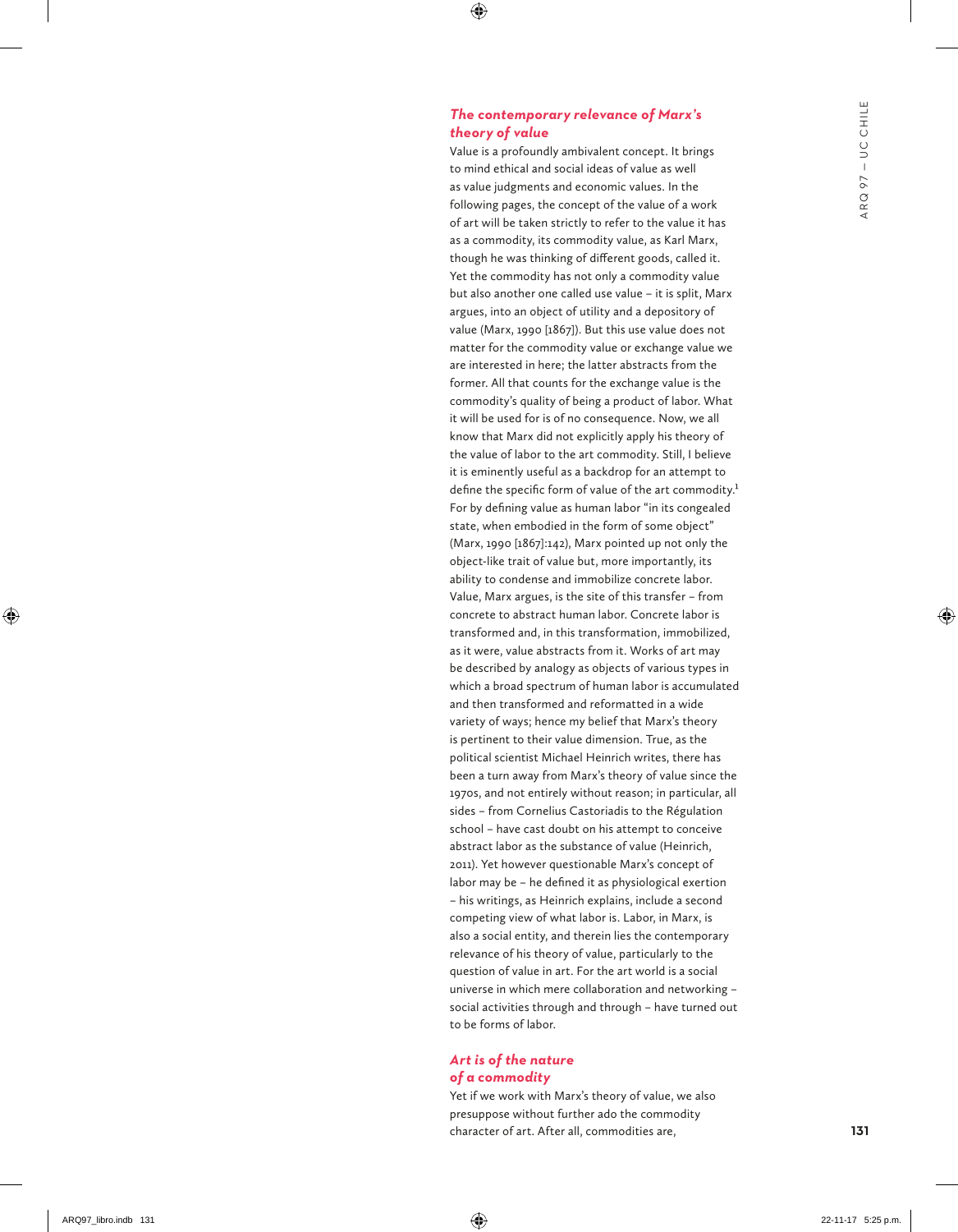in Marx, the sites where value crystallizes. Value requires conformance to the commodity form, just as commodities are characterized by their value. So with regard to the question of value, we would have to regard works of art as just another type of commodity. Now, I believe that works of art actually do take on the commodity form at the moment they circulate in the art market, or more precisely, in its various segments, such as the commercial market, the market of knowledge, etc. (Graw, 2010:65). Taken by themselves, they are mere products of labor, neither commodities nor values. But once they are sold at auction or discussed in the framework of a "Manifesta," once they are exchanged (for money, honoraria, or symbolic recognition), they are transmuted into value-things – which is to say, into commodities. What is revealed in this exchange is the social dimension of these individual works or products of labor, a process that, in Marx's view, is equivalent to their becoming commodities.

Still, there may of course also be situations, such as when an artist is developing ideas in the studio or a visitor to an exhibition looks at a work, in which the commodity form of art is not at the forefront. Such situations allow other – aesthetic, medium-specific, cognitive – qualities to come to the fore. Yet as we have known since the historic institutional critique of the 1970s, if not earlier, the transition between art and its institutional frameworks is fluid, and so the demands of the market reach into areas that would seem to be far removed from it, such as the studio or the public museum. The agents do not indeed have to submit to these compulsions – for example, artists in their studios may refuse to produce a new work for each art fair and each collector. After all, it is one of the privileges of art that it can take a critical attitude vis-à-vis its commodity character and adopt a variety of measures to counteract it. Yet the critique of the commodity form has also called new forms of commercial exploitation to the scene. For instance, as Alexander Alberro (2003) has shown in a study of the advertising strategies of conceptual art, numerous executives took an interest in that school's ostensibly valueless ideas. Even the piece of paper on which Sol LeWitt sketched his Sentences on Conceptual Art (1968) (Fig. 1) is a work of art that conforms to the commodity form and has long been held as such by the Daled Collection, now owned by the MoMA, New York. However much the frequently invoked "dematerialization of art" (Lippard, 1973) may have entailed a symbolic relativization of the commodity form as well, it has never yet made it disappear altogether. And as postwar art – such as Fluxus, conceptual, or performance art – aimed to push back against the commodity character, the commodity form has conversely encroached on the artist's person; gradually supplanting the work, the artist himself or herself has come to look more and more like a product.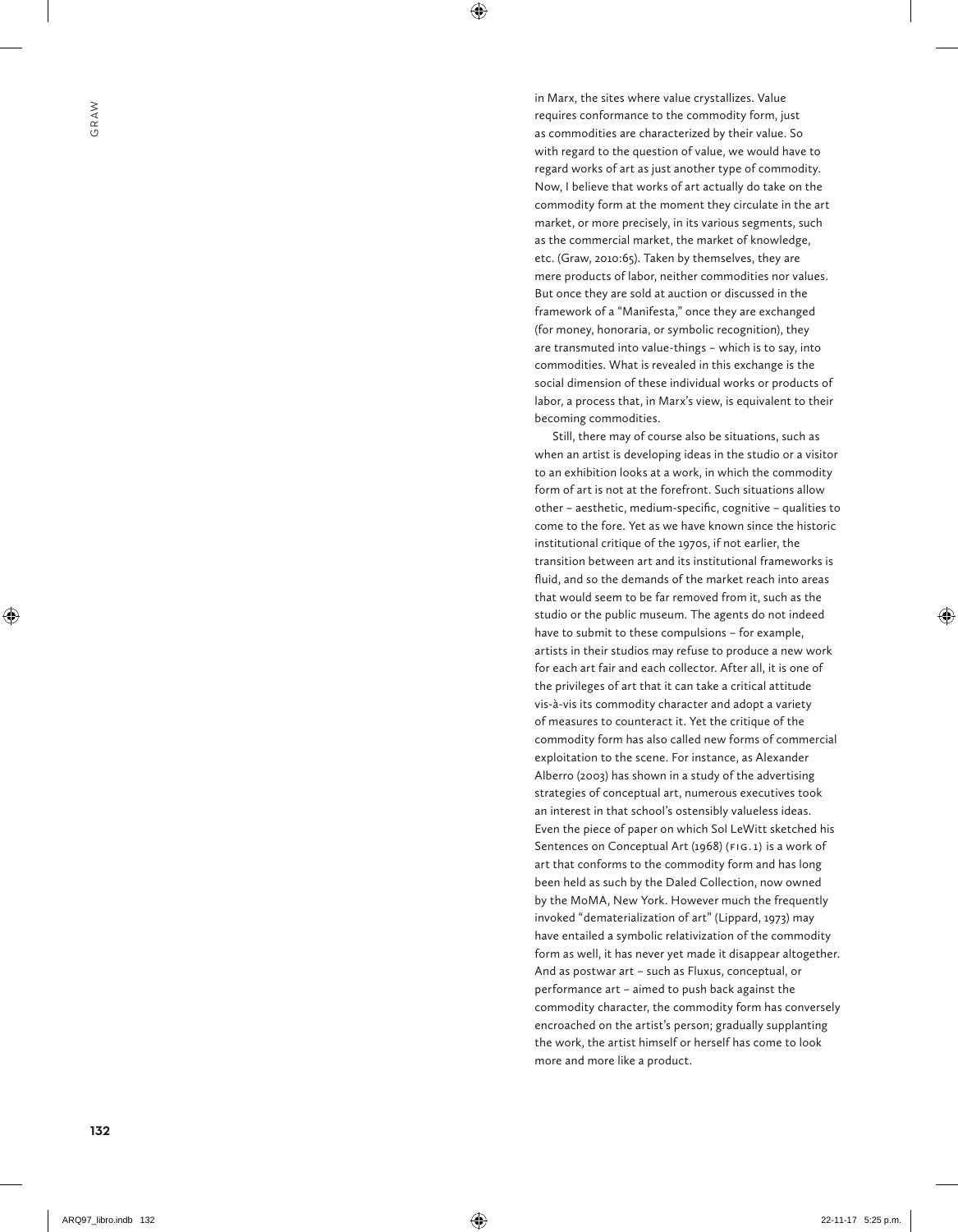# *The art commodity is an ideal object of value*

So let us assume that works of art, like other products of labor, become, in exchange, commodities that, as Marx might have said, circulate as values. But then we are immediately confronted with the problem that Marx always emphasized the chimerical character of this value or, more precisely, this value-form, which he distinguishes from the "palpable bodily form" (Marx, 1990 [1867]) of the commodity. In other words, the concrete material qualities of an object are irrelevant to its value. Is that also true of the value of the art commodity? Must we regard the form the value of works of art takes as something that comes into being entirely independently of their concrete appearance? Let us recall, first, that value does not equal price. For instance, the value of the materials used to make a work of art may be factored into the calculation of its price, yet it is irrelevant to its value. Marx frequently stressed that the magnitude of value and the price may diverge, that an 'incongruity' may exist between the two (Marx, 1990 [1867]). For instance, a product may have a price without having value; consider the certificates customary in conceptual practices in the art world, which contain no immediate human labor, only indirectly referring to it, and yet have a price.

The notion that the particular material qualities of the work of art play into its value would seem at first glance to run counter to Marx's theory of value, though if we consider the latter more closely, there are hints. Marx, after all, fundamentally tied value to an object, the commodity, and so it seems that this object and its qualities do matter. He defines value as the material realization of human labor, leaving no doubt that it appears in material form, which is to say, that it remains dependent on objects (Marx, 1990 [1867]). No value without material realization, we might frame this process succinctly; so the particular qualities of the object cannot be entirely irrelevant. But as we all know, objects as well as processes of material realization in objects play a central part in the visual arts, and so their domain is no less predestined for value-formation in Marx's sense. Yet the particular qualities and constitution of the objects influence the value in this social field more than in others – and certainly more than with ordinary commodities – so that their value certainly cannot be conceived as entirely divorced from their "palpable bodily form". This value, though it shows structural analogies with the commodity value with regard to human labor, nonetheless seems to be constituted differently and of a very peculiar sort.

- 
- 
- 
- 
- 
- 
- 
- 
- 
- 

FIG 1 Sol LeWitt. Sentences on Conceptual Art, 1968. Fuente / *Source Art-Language,* 1, 1 (1969).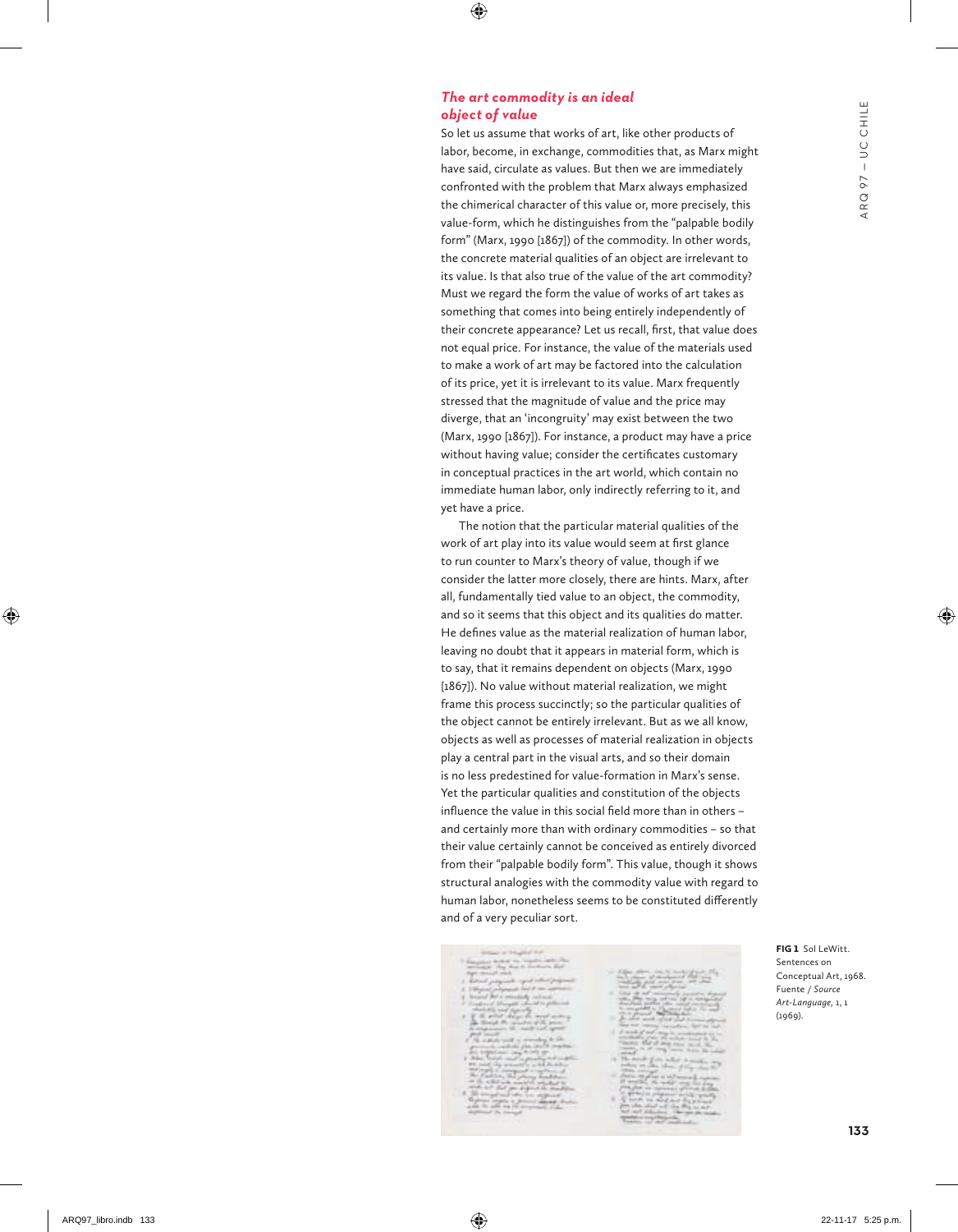## *The immaterial has value, too*

One unusual feature is suggested by the basic observation that the simple application of Marx's theory of the object of value to the work of art disregards immaterial practices – from the happening to service art to the relationa l aesthetics of the 1990s – which have played a growing rol e in the visual arts since the 1960s. Now, these practice s demonstrably have a penchant for realization in physical objects as well, usually producing material evidence in th e form of certificates, props, relics, or documentary material . They see to it, in other words, that there is a concret e object to which value may be attached; experience show s that the introduction of such an anchor is beneficial to th e process of value-formation. Even the performer in a piec e of performance art should be regarded in this perspectiv e as an object or vehicle of value, not least importantl y because she embodies human labor. The most impressiv e illustration of how even immaterial objects may functio n as objects of value in the visual arts was Yves Klein's empt y exhibition at Galerie Iris Clert (Le Vide, 1958) (Fig. 2) . According to Klein, the empty rooms were meant to enable the experience of an "immaterial pictorial sensitivity" (Graw, 2010:97). What the show proffered were affects an d sensitivities for which the picture (the sensitivity was to be "pictorial") indicatively enough remained the defining model. By emphasizing immateriality, Klein mobilized the belief in the transcendence of art, its ability to allo w for supersensible experiences, but also demonstrated an intuitive sense of the growing significance of th e immaterial in the world of labor. Immaterial labor ha s always constituted a distinctive share of the work done in the visual arts, if we consider the part that affects , interaction, and communication play in this domain. What must be regarded as Klein's achievement, however, is that he declared the latent immaterial to be the work's true core: a secondary aspect became the main point. Although, as we have seen, the factor 'materiality' plays a fundamental role in Marx's concept of value, th e immaterial may be integrated into this conception. Thi s was perhaps first pointed out by the Italian post-Operaists, who used the concept of the 'general intellect' in Marx' s famous "Fragment on Machines" in the "Grundriss e zur Kritik der politischen Ökonomie" (1857-1859) as a point of departure for a discussion of immaterial labo r (Virno, 2003:100). Marx foresaw that the "general socia l knowledge" would become a "direct force of production " (Marx, 1971 [1857]). Paolo Virno in particular has read th e "general intellect" as a collective affective and linguistic faculty that capitalism extracts and that becomes a resource in the post-Fordist society. So it is non-materia l goods – such as communication – that are elevated to th e status of a "queen of productive forces" (Virno, 2003) i n this scenario. Relying on Marx as the chief witness to thi s development would seem to make sense also in light of the fact that he insistently stressed the radical immateriality o f the 'value of commodities': "not an atom of matter enter s into the objectivity of commodities as values" (Marx, 199 0 [1867]:138). So it may also be based on a void, as in Klein.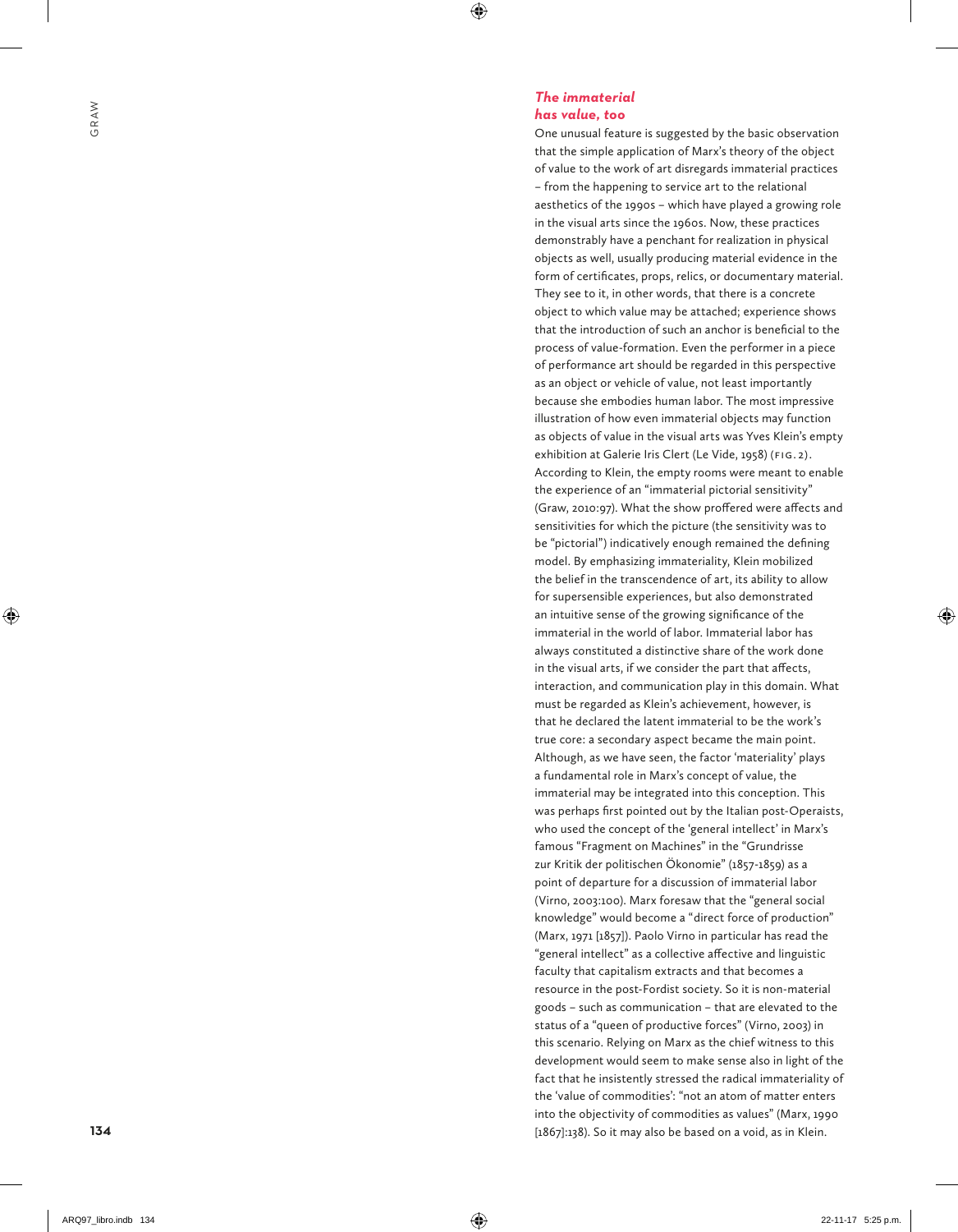By extension, the concept of the "abstract labor" that is, according to Marx, the result of the transmutation of individual labor in value and ultimately the crucial substance of value-formation, does not contain a "single atom of materiality," as Isaak Illich Rubin argued (Orléan, 2011:48). In other words, no physical labor need have been expended, no concrete material used, for value to come into existence. Considered in this light, the art world appears as a social universe in which participants not only produce objects of value in large numbers, but also, and more importantly, incessantly promote the expansion of the concept of 'human labor.' For poses, attitudes, or the decision to go on strike – see the case of Lee Lozano – have proven to be no less value-generating forms of human labor. Non-labor, even the refusal to work, may be measured, especially in art, in categories of labor.





FIG 2 Yves Klein. Le Vide, 1958.

#### *No value in itself*

Yet Marx not only reduced value to 'human labor'; he moreover declared that value was a social phenomenon. More precisely, we may speak of a relational concept of value in Marx, one that emphasizes the social dimension of value no less than the material realization of human labor it implements.

On the face of it, Marx's conception of value as a "social relation" (Marx, 1990 [1867]:139) runs counter to a belief that is widespread in the art world in particular: that the value of a thing resides in that thing itself. But according to Marx, no thing, and that also means no work of art, is valuable 'in itself.' Even the idea of an "intrinsic value" of the sort the agents in the commercial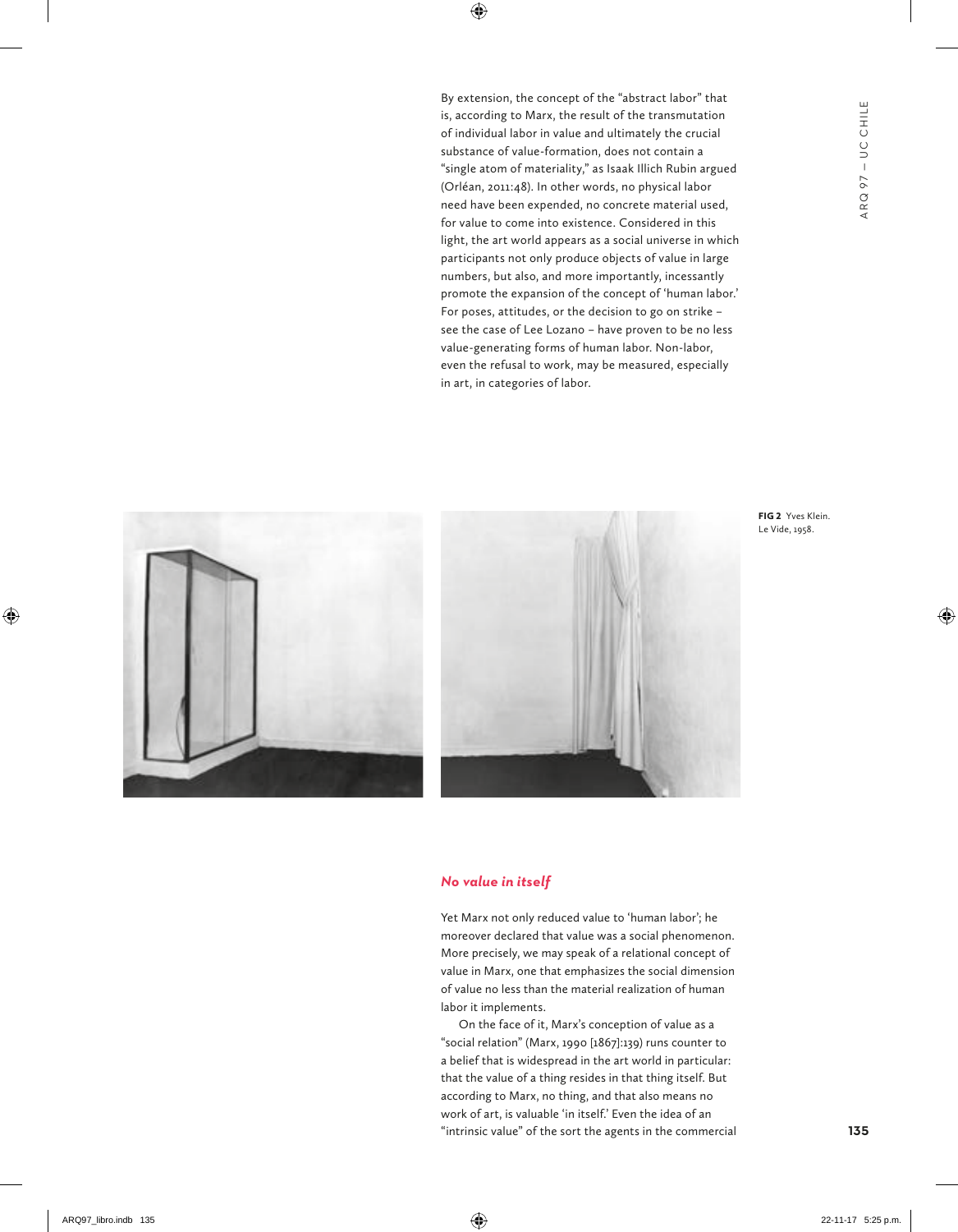GRAW **136**<br>136

a rt market like to claim for what are called masterworks was rejected by Marx in the very beginning of *Capital* as a "contradiction in terms." 2 For if value is constitutively relational and becomes manifest in the "relation of commodity to commodity", it cannot be intrinsic to things, not even to masterworks. To illustrate the relational nature of value, Marx resorted to an example he used frequently: "the linen expresses its value in the coat"; conversely "the coat serves as the material in which that value is expressed" (Marx, 1990 [1867]:139). The value of the linen may obviously find expression only in relative fashion, in another commodity. One thing, that is to say, signifies the value of the other, indicating that value is not just relational but, what is more, metonymic in nature. Value, in this reading, is always elsewhere. Yet it is also the result of a permanent process of social exchange that never comes to a conclusion. In other words, it presupposes a considerable amount of interaction and cooperation among those engaged in exchange, which explains the large significance of networking and social activities in all fields of society and especially in the art world (Graw, 2010:105). It is precisely because value is built on sand in this world that the conversation about it must never stop. Yet despite this relational nature of value, the art world's agents – especially, its collectors, gallery operators, and auctioneers – evince a tendency to declare that certain commodities, and certain art commodities in particular, are valuable as such. For example, Tobias Meyer, principal auctioneer of contemporary art at Sotheby's, recently called Rothko's "No. 1 Royal Red and Blue" (1954) a "masterpiece" that would stand the test of time as well as the scrutiny of the "global collector."3 So its value is beyond dispute and resides in the work itself; it cannot be contested by any social action. But how can we explain this power of value to present itself to us as an "objective magnitude" (Orléan, 2011:52) that exists independently of the social agents and their mutual relations?

#### *Art has a special form of value*

The relational nature of value presupposes exchange. For such exchange to take place, those engaged in it must abstract from the profound differences between the individual labors. Marx describes this abstraction as a sort of subtraction that is constitutive of value: the latter abstracts from the concrete and individual labor and reduces it to "the same sort of labor, human labor in the abstract" (Marx, 1990 [1867]:128). Yet the resulting specifically social character of labor is "reflected objectively in the value-character of the products of labor" (Heinrich, 2011:214). Put another way, value deceives us as to the social character of labor so that we take to be an objective property of the commodity what is in reality the specifically social dimension of value. This deception, Marx writes, constitutes the fetish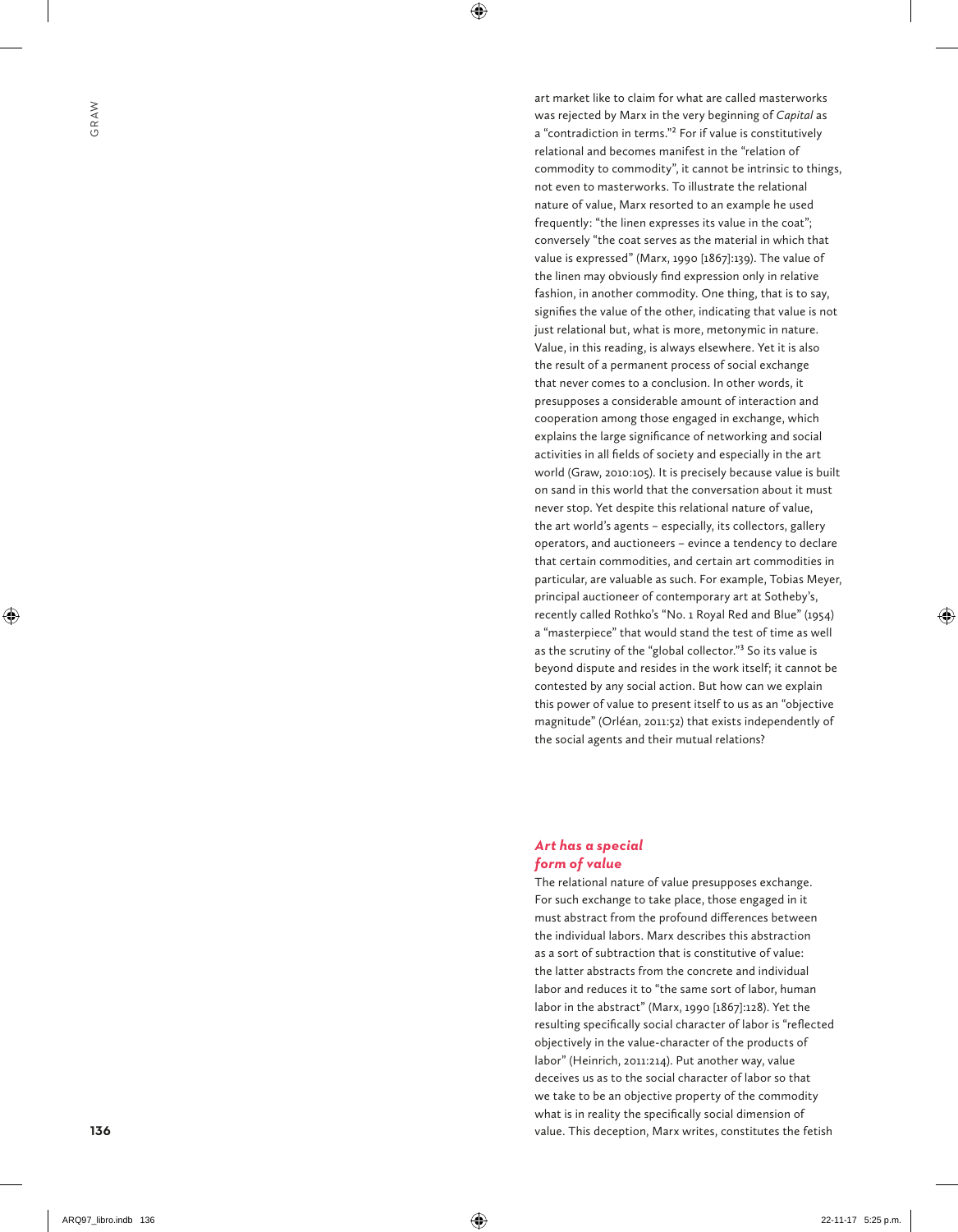character of the commodity: that it passes off value – a social property – as an objective property (Heinrich, 2011:216). Of course, that raises the question: must the art commodity also be regarded as a fetish in this sense? There are, no doubt, works of art of a distinctly, or perhaps even explicitly manufactured, fetish-like quality; consider, for an obvious example, Jeff Koons's stainless-steel sculptures, from which the traces of individual craftsmanship and production have largely been effaced so that, in analogy with Marx's fetish, they reflect to our eyes the specifically social character of the labor expended to make them as an objective property – and quite literally so ( fig. 3). They carry their value-form to the extreme, we might say.

At the same time, the visual arts have seen many attempts since the 1960s, from process art to institutional critique, to 'make the conditions of production transparent,' to quote a mantra that was frequently recited in this context. In such art, the individual process of production is not concealed but revealed, in a variety of ways. The value of these works, that is to say, is not at all based on the transformation of individual labor into social labor and the subsequent abnegation of that process. On the contrary, these works emphasize the presence of individual labor, which, interestingly, does not diminish their fetishistic character or impair audiences' ability to fetishize them. Unlike the Marxian commodity, the art commodity patently caters to the desire, widespread in the age of self-fulfillment, that such a thing as individual, concrete, and even more unalienated labor, be not just possible, but also contained in the object of value itself. In other words, it holds out the promise, so crucial to the "creative nonconformists" (Boltanski & Chiapello, 2005) of our era, that art is the one domain in which 'free' labor is possible. And indeed, the everyday life of the artist proves less heteronomous than that of someone working in other fields, like the services sector – but it is not therefore autonomous.

Unlike other commodities, moreover, works of art are singularities that only the artist is entitled to manufacture, which affords her the privilege of being a monopolist. There is no true equivalent anywhere else of what she offers for sale. She will therefore take measures to ensure the rarity of her product – such as limiting the circulation of a multiple. Singularity and rarity are factors that contribute to her work's bearing the stamp of her individual labor, even when – like Donald Judd, Frank Stella, or Wade Guyton – she eschews any personal signature style or – like Koons – she commissions the industrial manufacture of her art (though we should note that industrial manufacture of course merely displaces the aspect of alienation from the artist to the worker or assistant, making the artist a capitalist as well as a monopolist). Yet irrespective of the specific way in which an artist avoids the emergence of a personal style, the eschewal of such a style will be regarded as the artist's particular style (Lüthy & Menke, 2006:9).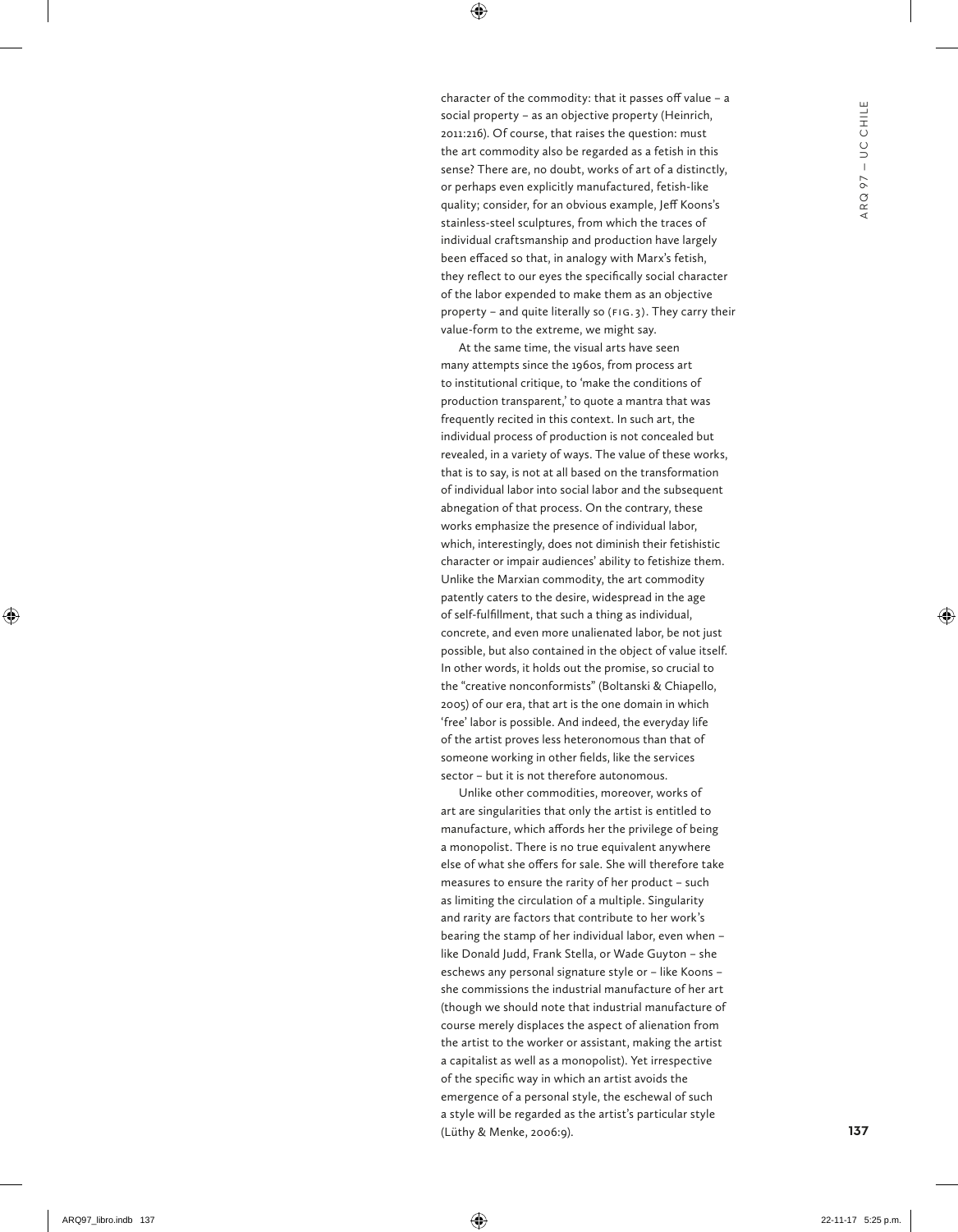**equivale a alto valor**

**FIG** 3<br>Dog<br>138⊜ Cr FIG 3 Jeff Koons. Balloon Dog (Yellow), 1944-2000. © Creative Commons



## *A lot of work does not equal high value*

Labor time, Marx declared, is the measure of the magnitude of value. His example was once again a piece of linen. If its production required only half as much labor as the production of the coat, then, Marx argues, the linen's value is only half the coat's (Marx, 1867). The literature on Marx has rightly criticized this reduction of the magnitude of value to the quantity of labor: it is effectively a regression to the thinking of classical political economy (Heinrich, 2011:218). Marx's measuring 'abstract labor' by the amount of time spent on concrete labor ultimately means that his theory is "not free of substantialist and naturalist entanglements" (Heinrich,

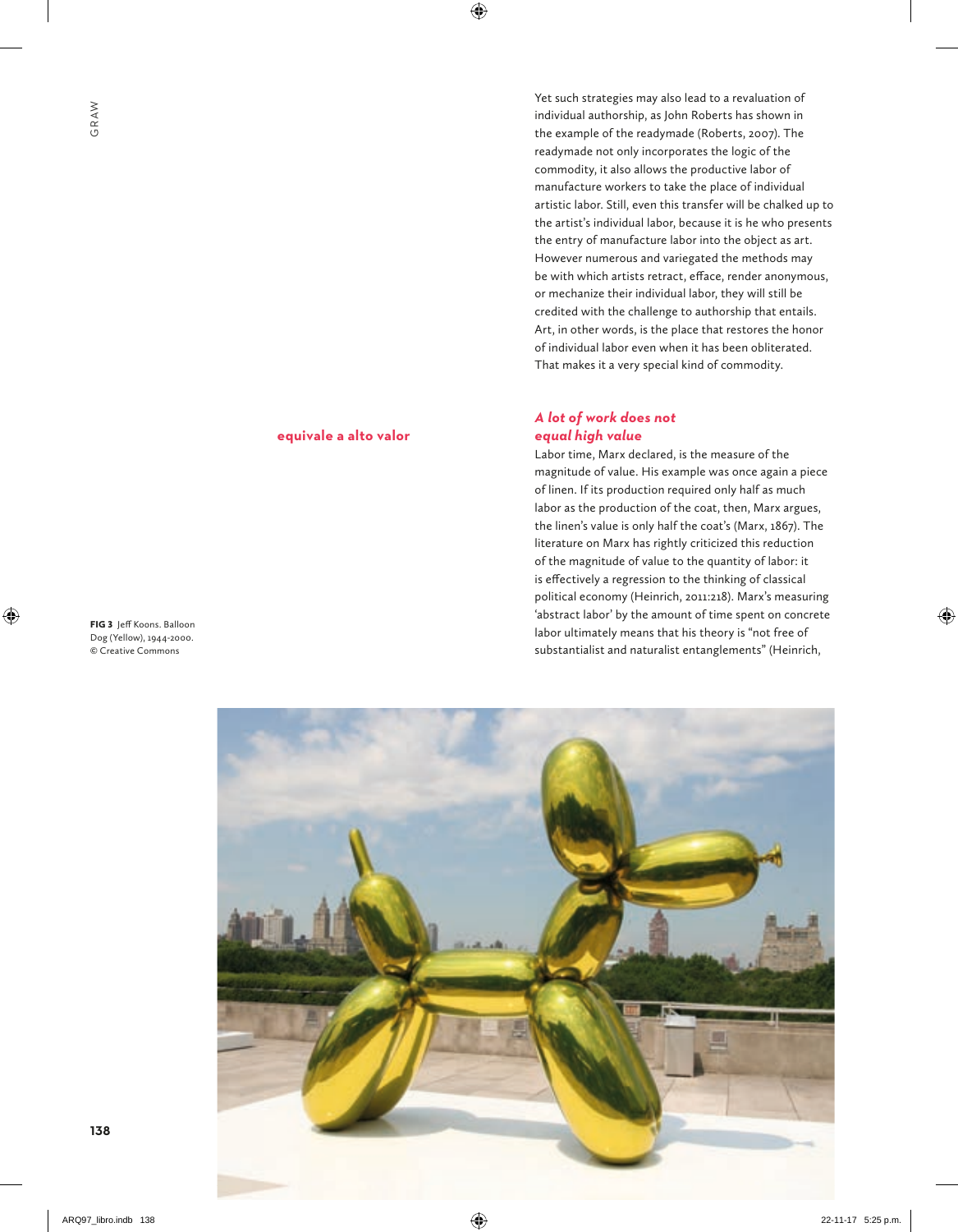2011:18). And indeed, Marx founds the magnitude of value on something that appears to be objective and quantifiable, the labor time. We might say that value thus loses its abstractness, the abstraction from real relations contained in it, even as that is the property on which Marx placed such great emphasis in his theory of value. The most readily apparent counterexamples to the definition of the magnitude of value on the basis of labor time are those commodities, including art commodities, whose producers expended unusually large or small amounts of time and labor without consequence for the magnitude of value of the products; be it that the artist slaved away night after night to make them, be it that he owes their existence to a fleeting encounter or a spontaneous idea, as in the *objet trouvé*. One work of art that contains a great deal of labor time is not therefore of greater value than another that took virtually no labor to make. It is primarily differences of the magnitude of value that cannot be traced back to the quantity of labor actually expended on the works.

Concerning this, Diedrich Diederichsen has proposed an expanded concept of labor time that takes the informal activities the new economy has elevated to the status of a resource into account (Diederichsen, 2012:100). It would indeed seem to make sense that we consider not only the time required to manufacture an object as labor time, but also the time the artist spent at educational institutions, in pubs, in conversation, etc., as scholars who have sketched the history of the 1990s Cologne arts scene have done. Because all these various labor times expended by different people accumulate in the objects of art. Yet it remains the problem of this approach to an expanded concept of labor time that it cannot explain the differences of magnitude of value. An object is not of greater value simply because it contains intense networking activities and experiences of nights on the town. There must obviously be other factors contributing to differences of magnitude of value.

# *Value as generated by desire*

To what extent do those engaged in exchange have the ability to endow certain things with more (or less) value and to influence the process of value-formation? Marx was not interested in the motivations of the 'commodity-owners'; what mattered to him was the structure of social labor that became apparent in value (Heinrich, 2011:206). And indeed, it would seem to be a rather fruitless undertaking to study the motivations of the agents and to examine – to stick to our particular field – the moods and sentiments of collectors or the predilections of theorists in order to understand the specific value-form of art. Yet once we consider these interests on a more abstract level, it becomes clear that differences between magnitudes of value depend on whether and how much desire someone has invested in an object. It was Georg Simmel who made up for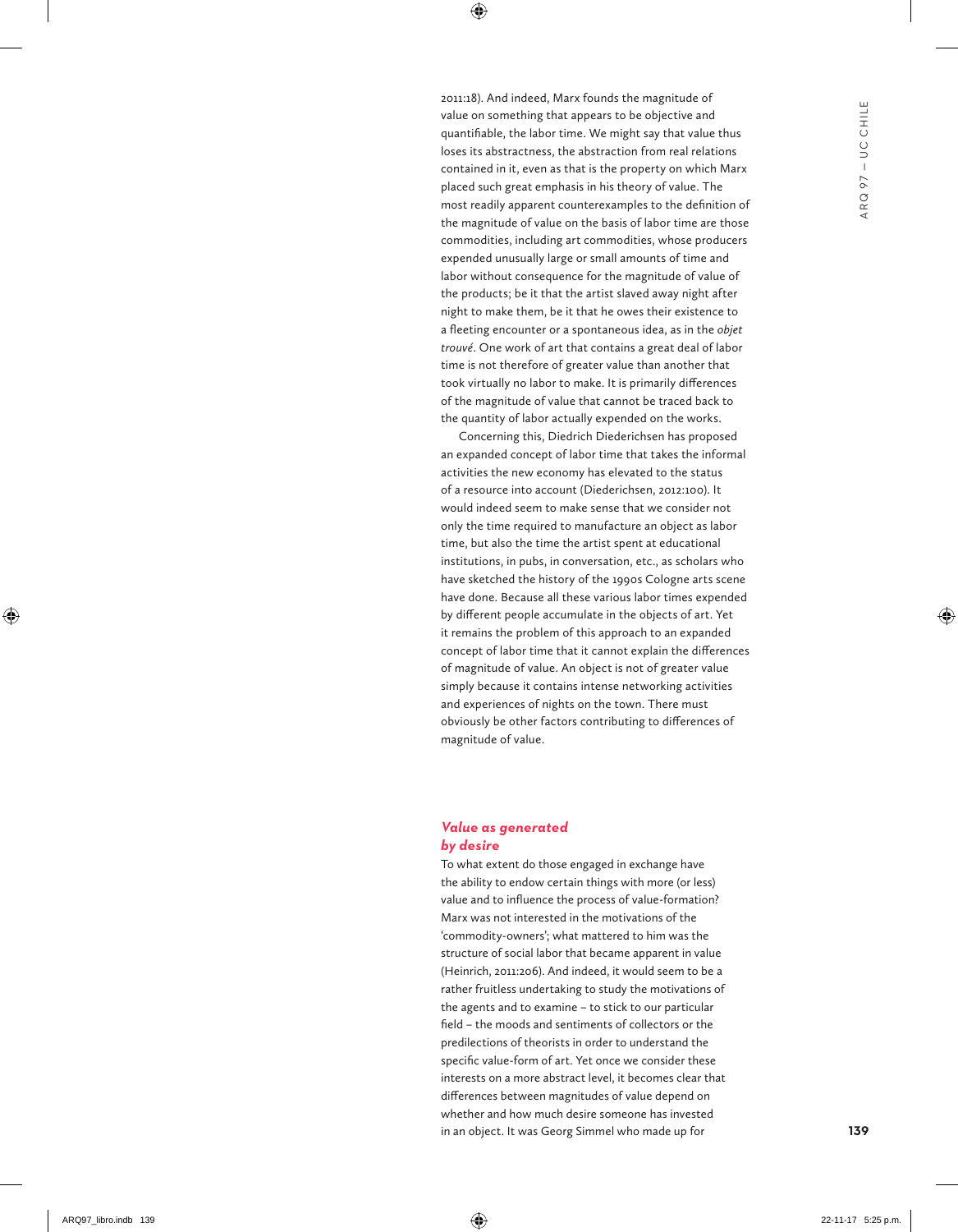Marx's blind spot and moved the focus to the subject and the object of his or her desire (Simmel, 2004). Instead of completely disregarding the subjective side of the work, as Marx had done, Simmel declared that value was a consequence of the distance separating subject from object. Yet despite the intersubjective character of value, Simmel interprets it as a "judgment" on things that "remains inherent in the subject" (Simmel, 2004:65), a matter that is ultimately subsumed under the subject. Simmel is right: subjects pass value judgments and are thus participants in the process of value-formation. Subjective desire is no doubt required for value to accrue to certain objects. Yet Simmel – due to his voluntaristic perspective – notably also tends to overestimate the subject's value-forming power, and accordingly neglects the extent to which the object is no less involved in the process of value-formation. Following Simmel, André Orléan has accordingly proposed that instead of locating value in the single subject, an individualistic failure to recognize its social dimension, we should conceive it, with Émile Durkheim, as the expression of a strong collective and affective force that transcends the individual (Orléan, 2011). This force, which he calls "*l'affect commun*," is invested in certain objects. It functions mimetically, which is to say, it guides the individual desires of the agents in the same direction by promoting imitation of the observed or presumed desires of others (Orléan, 2012).

At the foundation of value, that is to say, lies a collective desire with a mimetic tendency that confers great value on some things and none at all on others. In the art world in particular, the mimetic character of this desire would seem to be in evidence everywhere: we all know how large numbers of collectors invariably chase after the same names.

So it would seem to make good sense to take this desire into account when addressing the question of value. But in focusing on the "*affect commun*," Orléan, like Simmel before him, tends to neglect the object and its significance to that question. In this scenario, where desire reigns, there is no object that would be eminently predestined, or utterly unsuitable, to valueformation. Desire can seize on any object, no matter its qualities. Yet the art world experience shows that, in certain situations, it does matter what the product (and the persona associated with it) has to offer. If, say, Damien Hirst ever loses his entire credibility among insiders, there will be consequences: his works will be taken back to the auctioneers'. On the other hand, the sphere of the auction market is sometimes especially apt to give the impression that its valuations are completely divorced from the rest of the art world, which is to say, that it forms its own convictions and ignores the views of the critics – works by artists fetch high prices whose artistic relevance, if you ask theorists and historians of art, is actually fairly modest. What remains crucial is that the negotiations over these different magnitudes of value never reach a conclusion, and that critics may influence their volatility, for example, by singling out certain names (like Hirst's) as examples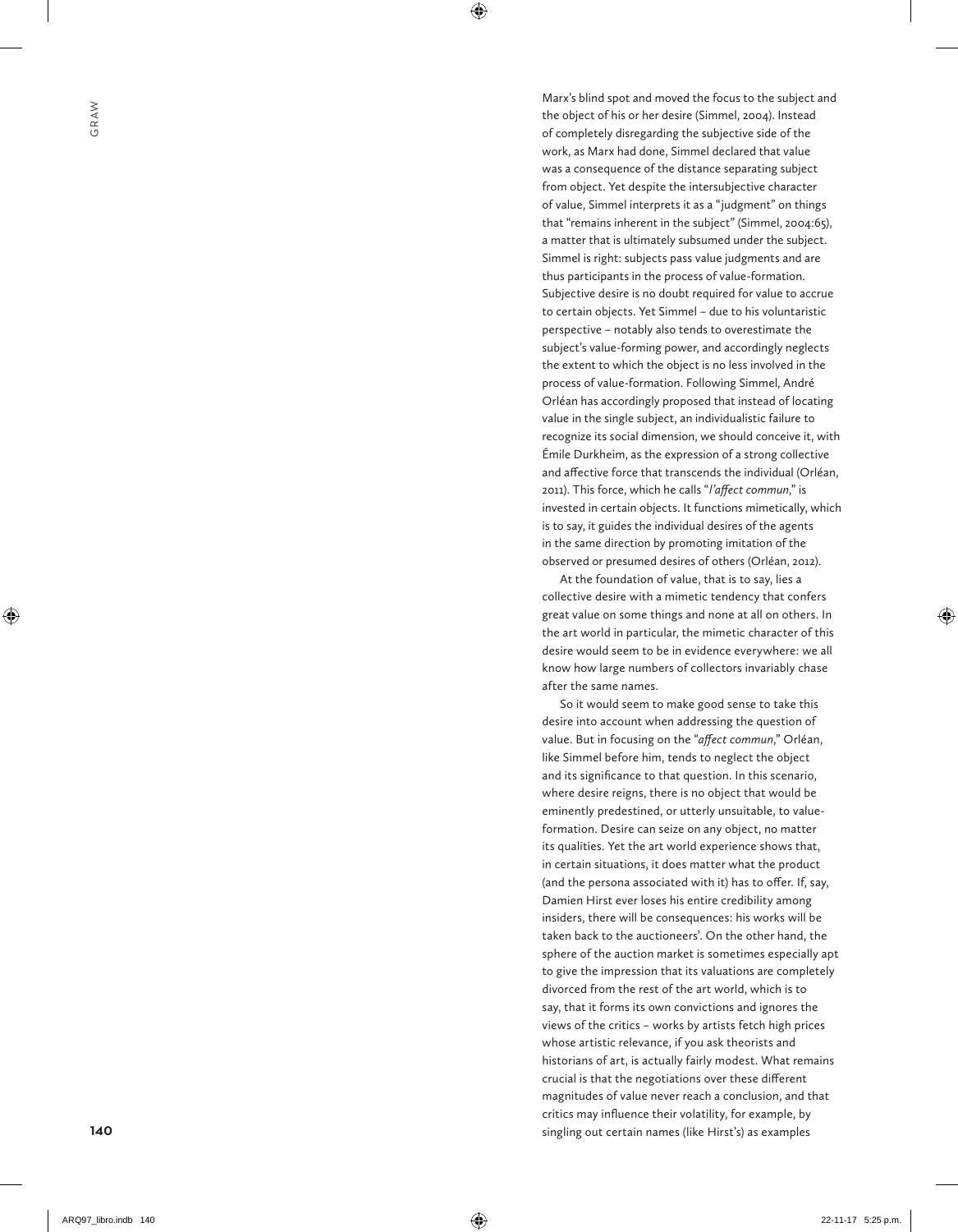of the significance of a loss of confidence. The cards are constantly being reshuffled – and that is true of all segments of the art market.

# *How we produce value for free*

As we have seen, value is founded on the capacity for labor; the latter may also be immaterial in nature. Irrespective of how labor power was expended – whether physically, as in Chris Burden, or in the form of an outsourced performative act, as in Tino Sehgal – part of the labor contained in the art commodity will not be remunerated, generating profit for the capitalists (gallery owners, collectors, auction houses, publishers, 'big' artists, etc.). Put another way, any work of art contains excess labor that goes unremunerated, enabling the capitalist to extract the surplus value. This surplus value, Marx argues, is "unpaid value" (Marx, 1863:Ch 2). Now, it seems that the opportunities for extraction of such unpaid value have grown considerably in the new economy. That is because, first, this economy, which has been variously described with terms such as 'post-Fordism,' 'cognitive capitalism,' or 'network capitalism,' now also exploits affects, contacts, and communications, which it has discovered as potential sources of additional surplus value. And second, the agents in this economy tend to provide these resources, whose value has risen, for free – for example, via social networks like Facebook. So we are looking at a large amount of literally unpaid labor, and in many cases, the unremunerated laborers even perform it voluntarily. This self-exploitation, they hope, will furnish them with what Bourdieu called 'symbolic capital' – recognition and social prestige – which, though it may not be seamlessly convertible into economic categories, will (again: they hope) pay off one day.

Yet even a work of art sold at auction for a high price contains a great deal of unpaid or merely underpaid labor – the labor, for instance, of assistants, interns, gallery associates, haulers, and perhaps also critics and curators. The ideas, interactions, and social activities of the latter are no less contained in the value expressed by the price at auction than their organizational, logistical, or technical services. Yet in comparison to the profits the work of art potentially yields for its creator and his gallerist, the wages these subcontractors receive are a pittance. And surplus value in the form of unpaid labor is also being produced when people like you and me mingle at openings, communicating and disseminating information (Diederichsen, 2012). Our participation in the art world, our mere presence in it, generates surplus value and contributes to ever-rising profit margins elsewhere (Fraser, 2011).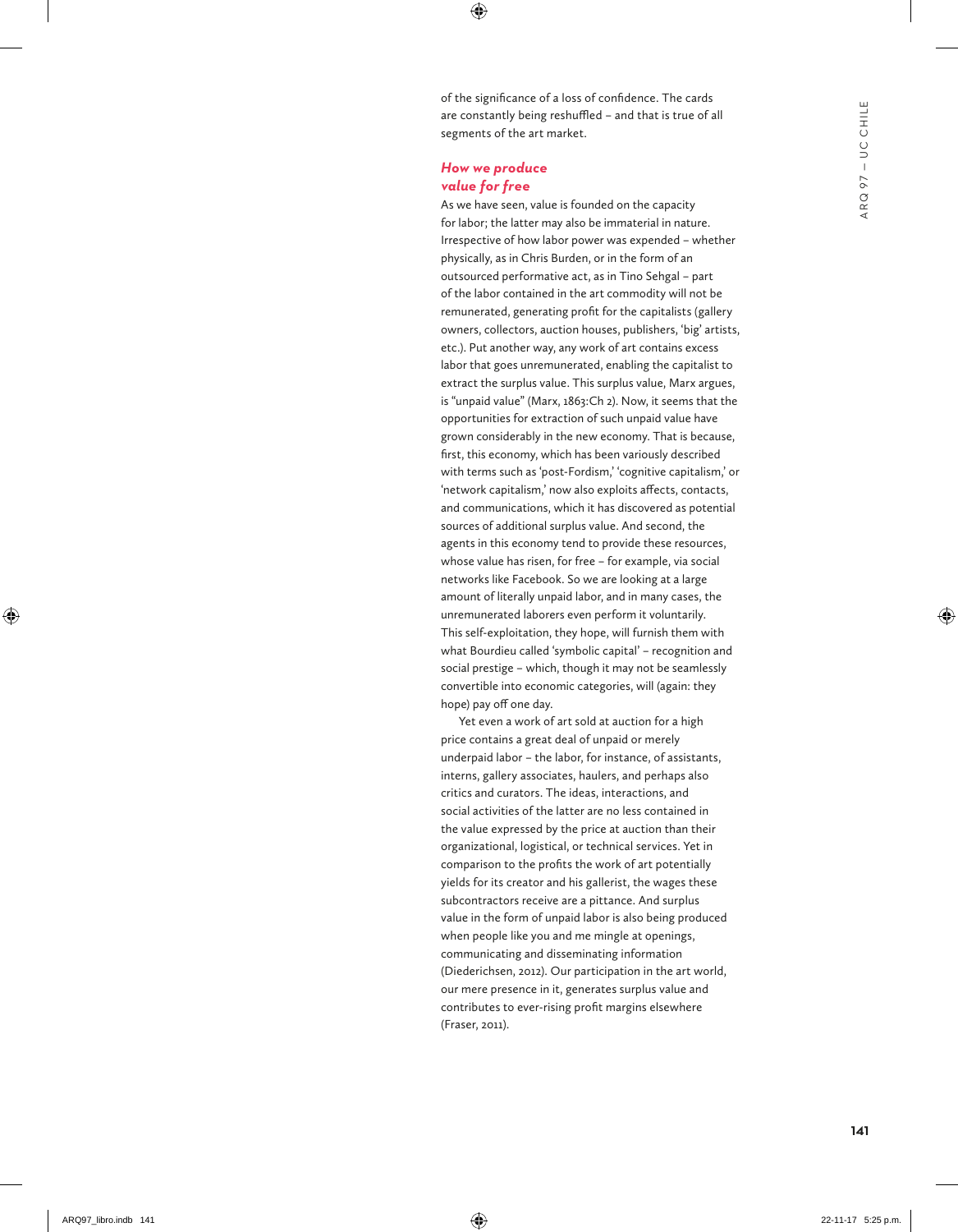#### *No value without aliveness*

Implicit in value, we have seen, is labor power, living labor. Yet value as conceived by Marx also freezes this life that is contained in it, immobilizes it and credits it to the commodity itself. We might say that the commodity deadens the individual labor and at once revives it, brings it to a new (false) life: the labor power that seems to speak from it was expended elsewhere. The art commodity is a different matter: it claims to possess the ability to preserve the individual labor. Instead of being concealed and deadened, that labor is cultivated, forcing and heightening its aliveness or, rather, the impression that it is alive. That is true even of those works in which traces of life are effaced, for example, by means of artificiality, mechanization, or anonymity. Even the eschewal of aliveness is credited to its creator and – consider Wade Guyton's computer-generated laser prints – ultimately appears to be alive.

But how exactly does aliveness enter into the commodity? In Marx, the commodity – his example was a table – exhibits bizarre behavior the moment it steps forth as a commodity: "It not only stands with its feet on the ground, but, in relation to all other commodities, it stands on its head, and evolves out of its wooden brain grotesque ideas, far more wonderful than if it were to begin dancing of its own free will" (Marx, 1990 [1867]:164). Marx obviously ascribes a high degree of agency and self-will to the table transmuted into a commodity – it stands on its head and harbors wayward and nonsensical ideas.

The example of the table-commodity inevitably brings to mind tropes such as autonomy and selfactivity, self-directed agency that modern aesthetics has relied on to describe art. We might think that Marx relied on the ideal of the autonomous work of art as a blueprint for his conception of the commodity, especially if we consider that he also described the commodity as "sensible-supersensible" and "abounding in metaphysical subtleties and theological niceties" (Marx, 1990 [1867]:163). Works of art, too, may usually be experienced with the senses and are associated with supersensible qualities. They have also inspired theological speculation. Yet where Marx's commodities serve as nothing more than the "material receptacles" of "the human labor spent in their production," works of art would seem to be saturated and thoroughly enriched with human labor (or its eschewal, which is ultimately also labor). In the commodity, this animation has receded into a latent state, whereas the work of art as a commodity allows us to experience it in more pronounced and evident form. This more explicit animation and (ostensible) aliveness is why the work of art is the better commodity.

In this perspective, it is surely no accident that 'aliveness' has been a central aspiration in the visual arts since the early modern period, both igniting aesthetic debates and guiding aesthetic productions. Alberti already believed that it was the mission of painting to create life and make "absent men present" (Alberti, 1956:63). The Renaissance accordingly blended the figure of the artistic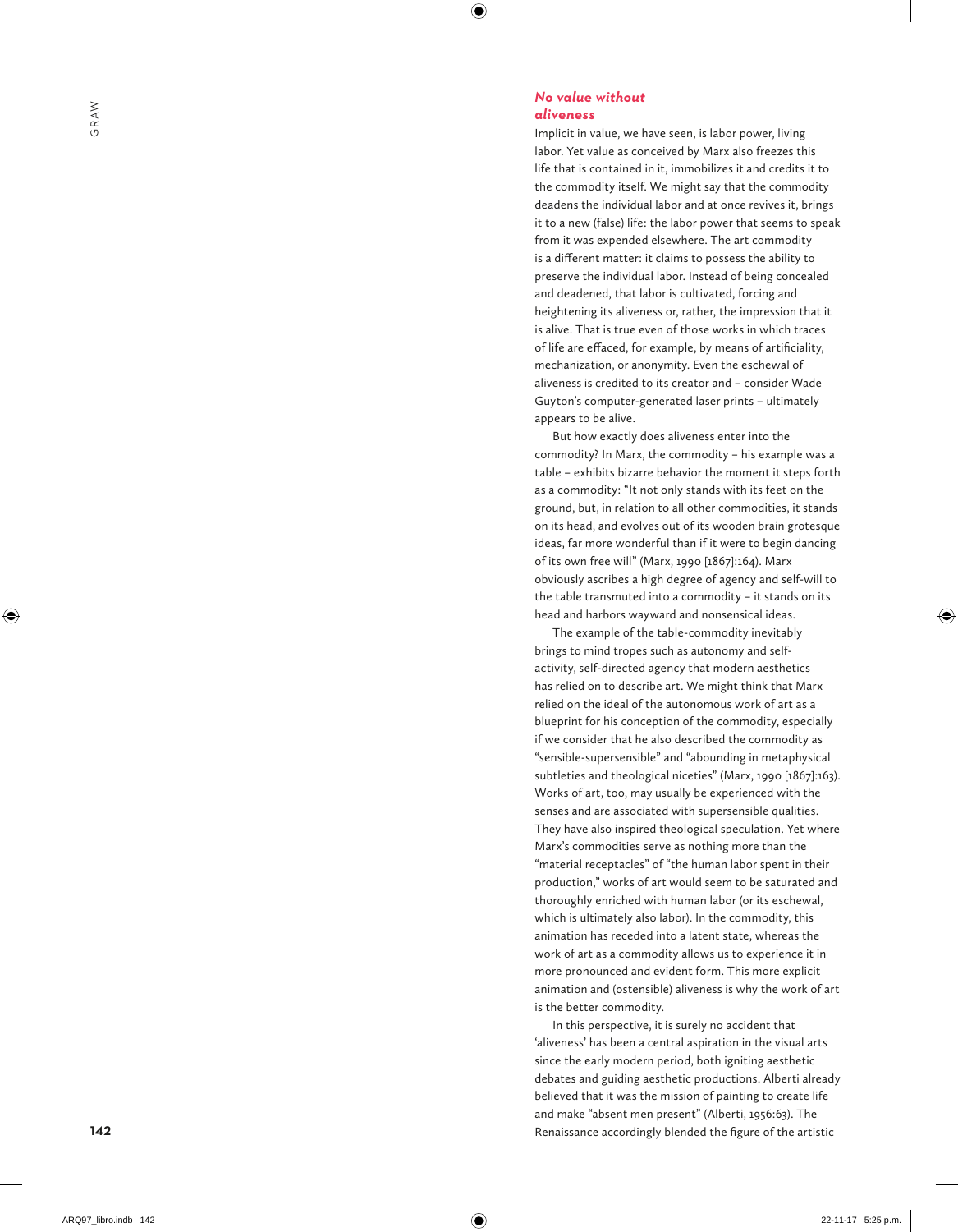creator with metaphors of procreation and birth, as though he gave painful birth to his child (Pfisterer, 2005). The production of life and aliveness was elevated to the status of an ideal that painting and sculpture labored to achieve well into the 19<sup>th</sup> century. We encounter a redefinition and intensification of this aspiration in the historic avant-gardes of the early 20<sup>th</sup> century, which, as is well known, sought to translate art into life and aimed to literally integrate the realities of life into art, for example in collages. Today, the emphatic reference to life in the avant-gardes appears in a different light, also as a consequence of the intense debate over the "new spirit of capitalism" (Boltanski & Chiapello, 2005), which, as we all know, tends to regard life as a resource. Within the confines of art theory, however, the model of an art that opens up toward the reality of life around it still bears positive connotations; for an example in today's art, consider what is called network painting, whose special quality is allegedly that it visualizes its social networks (Joselit, 2009).

# *The art commodity as a synthesis of commodity and gift*

Yet the Marxian commodity also resembles another object when it comes to its aliveness: the gift as described by Marcel Mauss, which is likewise defined by an aspect of animation.4 An anthropologist, Mauss was interested in the question of why archaic rituals of exchange oblige the recipient of a gift to give one in return (Mauss, 1990[1954]). His explanation for this compulsory obligation to make a return gift was that the thing received is not lifeless, that it contains a piece of the giver, of his soul (Mauss, 1990[1954]:42). That is why it has power over the recipient and must not be kept but passed on. Its value, too, is patently owed to a suggestion of animation. Because the gift is regarded as possessed of a soul, it must keep circulating in subsequent acts of exchange. The differences of perspective between them notwithstanding, Mauss and Marx agree that the blending of persons and things is a distinguishing feature of exchange. In the act of exchange, things become subject-like and persons take on the form of objects.

Considered in this light, the art commodity may be read as a synthesis of the Marxian commodity and the Maussian gift. By virtue, most immediately, of the signature it bears, it refers to its author, whence it is enriched, not unlike the gift, with his intentions and perhaps even his 'soul.' Yet at the same time, like the Marxian commodity, it represents an accretion of – even more: it is replete with – living labor. Its particular value would thus be its ability to bring not only its creator's labor capacity, but also his 'soul,' his innermost core, into play. It contains the inner life of a person and his creative power and so appears as especially desirable in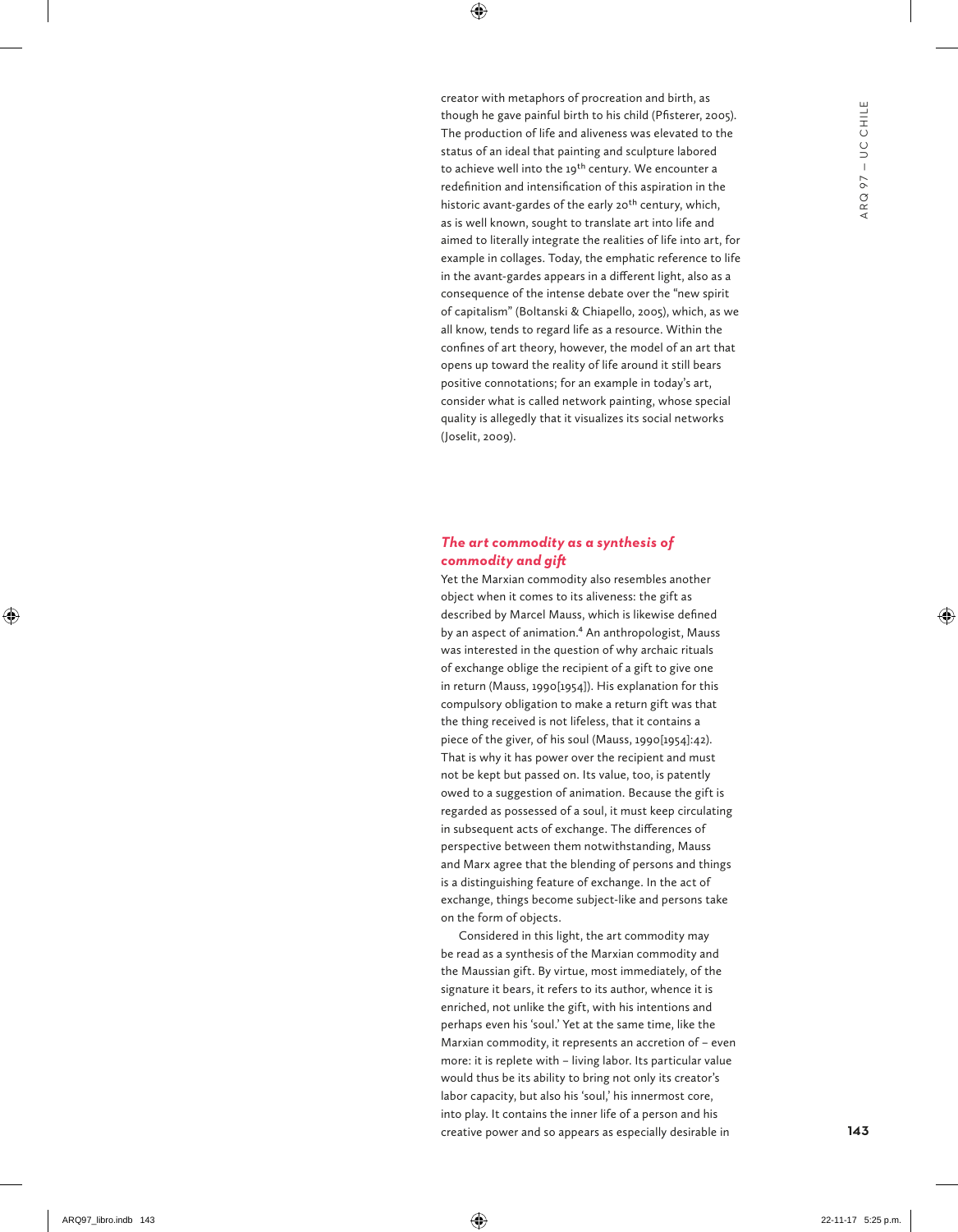the biopolitical scenario Virno describes, which aims at the exploitation of our creative faculties, our lives. Of course, there are other artforms – like film or theatre – that have proven more successful in producing a sense of aliveness, which a busy absorbing life. But th e visual arts present the vividness in the form a materia l (or seemingly immaterial) object which is not alway s reducible to this aspect.

# *Value as the blind spot of animism*

Both the Marxian commodity economy and the Maussian society exchange are moreover distinguished by the prominent involvement of animistic conceptions: they revolve around a good – be it the commodity, be it the gift – whose value consists in its being a hybrid of the animate and the inanimate. So as Bruno Latour has emphasized, animism, far from being an extra-European mindset of ahistorical "indigenous peoples," appears at the very center of modern thought (Latour & Franke, 2012). A number of exhibitions and conferences in recent years have examined the matter of animism; their great merit has been to remind us of the central importance of magical thinking in contemporary art. Yet these events have tended to attribute a transgressive potential to animism, as though it were still scandalous, as though embracing it still meant walking on the wild side of modern thinking (Franke & Albers, 2012:7). But the truth is that it is at home at the center of modern thinking – in Marx's conception of the commodity and Mauss' s conception of the gift. So the assertion that it poses a "lasting provocation" (Franke & Albers, 2012) is fairl y pointless. Animism is not provocative; on the contrary, i t is directly associated with the dimension of value, whic h the debate over animism has yet to address. Aspects o f the exploitation and marketing of art are virtually absent from the discussion spurred by the current enthusiasm for animate or subject-like works of art, which ofte n invoke Latour's concept of the 'actant' – a hybrid o f thing and person. Instead of elevating the actant to th e status of a figure of universal applicability, our study o f practices in art should distinguish between pictures that appear performatively as quasi-subjects, assemblages that seem subject-like, anthropomorphic 'figures,' and other varieties of the animate work of art. We shoul d also explore whether and how the impression o f animation and aliveness created in a wide range of way s fundamentally benefits the form of value of these works . It is in the interest of that value that a high degree o f aliveness is suggested, which is to say, that the object s seem animate. My point here is not to lament or criticiz e the intrinsic connection between aliveness and value i n art. What merits criticism, however, is the widesprea d failure of the art world's agents – be they artists, critics , or quasi-objects – to address this dimension of value i n their reflections. ARQ

Translation from German to English by Gerrit Jackson. First published in English in: Graw, Isabelle. "The Value of the Art Commodity. Twelve theses on human labor, mimetic desire, and aliveness". *Texte Zur Kunst* 88 (Dec. 2012). Republished and translated from English by *ARQ*, with permission of *Texte Zur Kunst*.